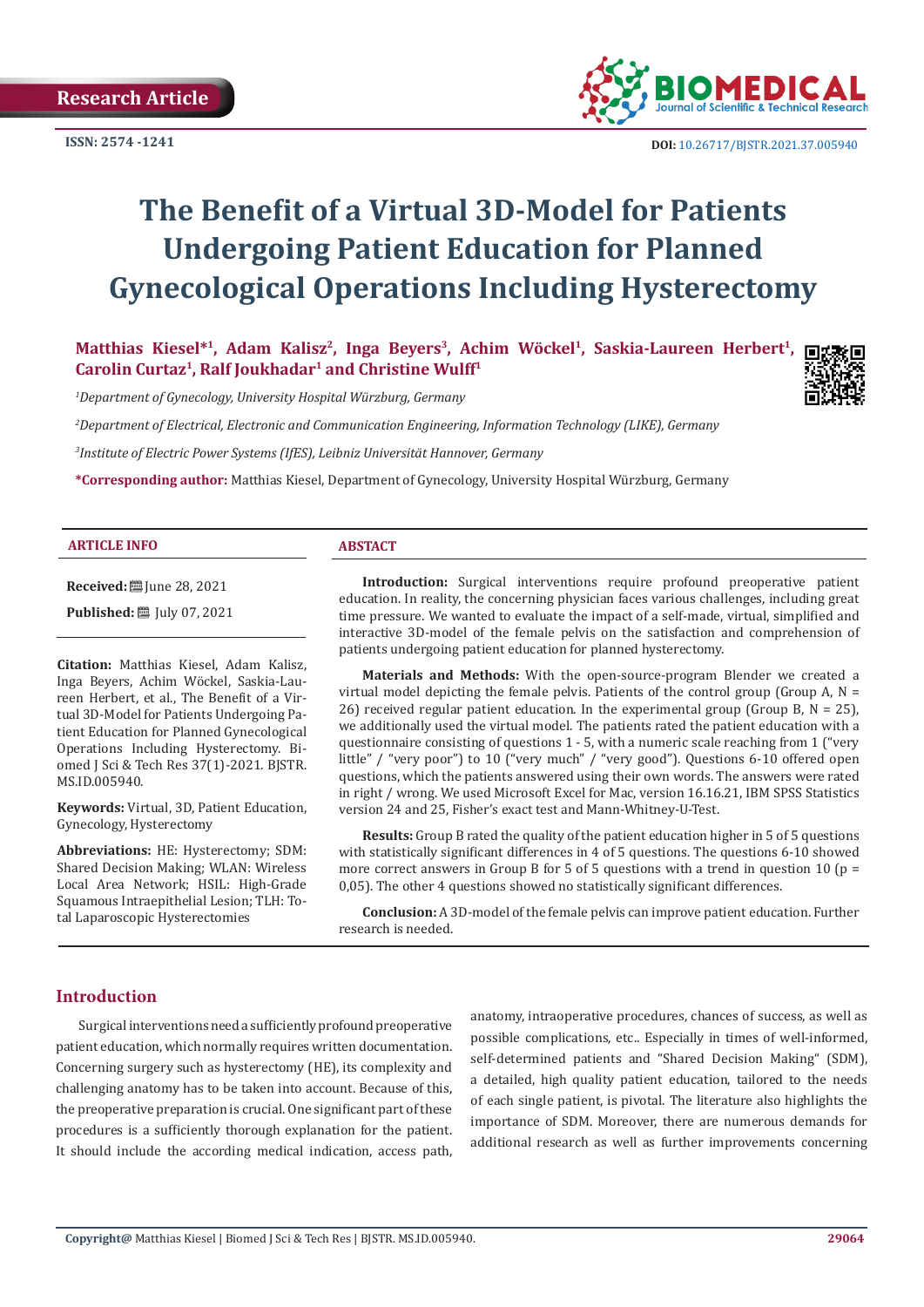SDM in clinical everyday life [1-9]. This involves elective surgeries for benign and malignant diseases. Furthermore, an "Informed Consent", which also is highly important from a legal point of view, requires a well-informed patient [10,11]. In reality, the physician leading such a conversation for preparing surgery faces organizational, structural and material challenges, including great time pressure. This makes it more difficult to meet the individual needs of each single patient.

According to our knowledge, the evaluation of the practical use of different anatomical models for explaining female pelvic surgery has only marginally been addressed until know. Two promising research projects, focusing on gynecological maladies, show rather few case numbers ( $N = 1$  and  $N = 5$ ) [12,13]. Baek, et al. used a model reassembling the real cervical carcinoma of the concerning patient. This model was used for the sake of illustration during the patient education [12]. Sayed Aluwee, et al. used replicas of real uteri of the concerning patients suffering from endometrial cancer. The individualized models were produced based on MRI- images and were also used during patient education [13]. Other research projects have up until now, mainly treated areas other than

# **Materials and Methods**

# **The 3D-Model**

Gynecology. There are concepts with real physical, as well as virtual models [14-16]. Many projects focus on the education of young physicians or medical students [17-20]. Schmitt, et al. and Wake, et al. could generate promising findings by using individualized, physical models made by 3D-printing for patient education of urological surgeries. The models were produced, based on clinical imaging [21,22]. Yet, the production of 3D-printed individualized models based on CT- or MRI-imaging, is complex and expensive. Consequently, such models seem only partly fitting for the regular clinical everyday work. This relatively small amount of data for possible improvements of patient education is surprising, as there have been interesting approaches concerning this issue, showing its potential [23].

In our work we wanted to evaluate the impact of a self-made, virtual, simplified, and interactive model of the female pelvis on the satisfaction and comprehension of patients undergoing patient education for a planned hysterectomy. Our hypothesis was that, by using the model, patients feel better informed and experience a measurable improvement of transferred knowledge, than patients undergoing patient education without the model.



#### **Figure 1:** The virtual model.

A. Virtual model of the pelvis with drop-down-menu for showing and hiding of single parts.

B-D. Different views of the virtual model. Tilting the model to 90° makes it possible to simulate the position of the female pelvis during gynecological examination.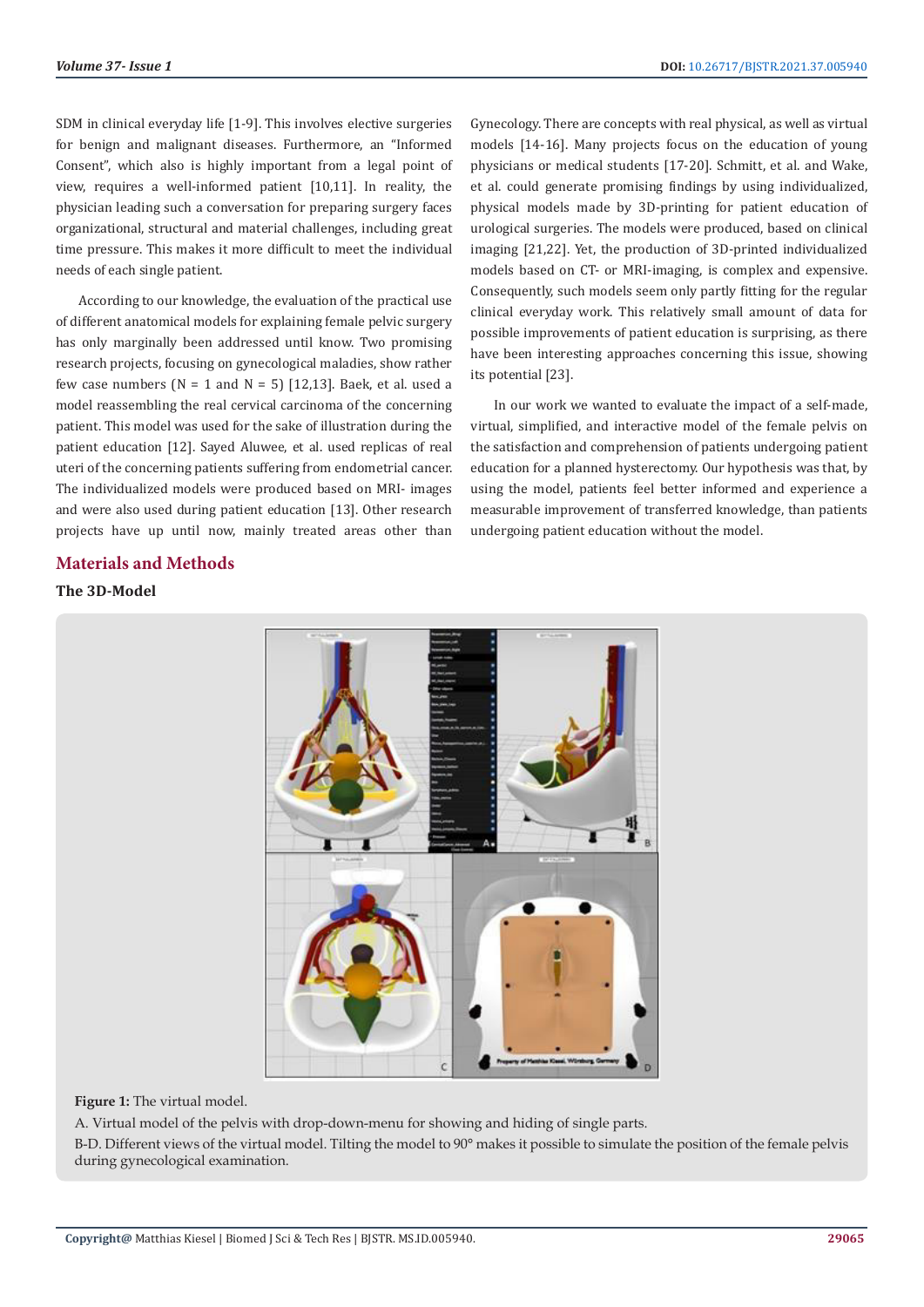By using the open-source-program Blender, version 2.82, we created a virtual model depicting the female pelvis. It can be seen in Figure 1. The model incorporates the following anatomical structures: Skin of the abdomen and pelvis, navel, vulva, vagina, uterus with adnexae, pelvic bones, spine, pelvic floor with ligaments (round ligaments, sacro-uterine ligaments, parametrium), ureter, bladder, rectum, superior and inferior hypogastric plexus, exemplary arterial and venous vessels (aorta, internal and external iliac artery, uterine artery, inferior vena cava, iliac vein, internal iliac vein) as well as pelvic and para-aortic lymph nodes. The depicted structures, which the model contains, were selected according to clinical experience. The illustration of the anatomical structures was simplified and combined with the use of different colors, in order to ease the understanding for patients. All of the components of the model can be selected, shown and hidden in an individual sequence by using a menu on the right-hand side of the screen. In addition, one can zoom in and out as, well as move, rotate and tilt the model in all directions.

By doing so, an operation can be explained individually, step by step and questions posed by the patient can be answered immediately. The model can be shown after a short briefing, by using a regular computer or mobile device such as a tablet PC with a normal 2D-screen. Furthermore, the current view can be captured at any time by using a screenshot-function, thus enabling the physician to further explain certain steps of a procedure by adding personal notes or drawings directly on the screen. These pictures can also be printed and added to the written patienteducation document. The model is shown by using a passwordprotected web-based application (Webapp). This makes it possible to use the model from every computer or mobile device, which can enter the internet. Access is also possible by using the hospital's Wireless Local Area Network (WLAN), enabling hospital staff to work with the model from different rooms at the same time. In our project, we presented the model to our patients by using a tablet-PC (Apple iPad Pro, 12,9 inch, model A 1895) with the browser Google Chrome.

## **Data Recruitment**

From April 2019 until March 2020, all in all 51 patients were prepared for surgery including hysterectomy by the same physician at the department of Obstetrics and Gynecology of the University Clinic of Würzburg (single-center-study). The patients of the control group (Group A) received regular preoperative patient education. The official, standardized patient-education sheets provided by the company Thieme were used. They depict single steps of procedures and anatomical structures of the female pelvis via 2D-pictures. In the experimental group (Group B) we additionally used the

described virtual model for the patient education. The patients were randomly assigned to the two groups A or B by picking a ticket from a box (balanced randomization). Group A included 26 and Group B 25 patients. The patients' age ranged from 24 to 82 years with a median age of 49 years. Table 1 shows the type and number of different preoperative diagnoses, which led to the indication for surgery and concerning patient education. Oncologic diseases (51 % of cases) consisted of 8 cases of cervical cancer, 6 cases of endometrial cancer and 5 cases of ovarian cancer, as well as one case of rectal cancer infiltrating the uterus.

| <b>Diagnosis</b>                                                   | <b>Number</b> |
|--------------------------------------------------------------------|---------------|
| Cervical carcinoma                                                 | 8             |
| Endometrial cancer                                                 | 6             |
| Ovarian cancer                                                     | 5             |
| Rectal cancer infiltrating the uterus                              |               |
| High-grade squamous intraepithelial lesion (HSIL) of the<br>cervix | 6             |
| Myoma                                                              | 22            |
| Dys- and hypermenorrhoea                                           | 3             |

**Table 1:** Type and number of different preoperative diagnoses.

Additionally, there were 6 cases of high-grade squamous intraepithelial lesion (HSIL) of the cervix. Benign diseases (49 % of cases) consisted of 22 cases of symptomatic myoma and 3 cases of idiopathic dys- and hypermenorrhea. All surgeries, which were prepared, contained hysterectomy. 23 abdominal hysterectomies, 25 total laparoscopic hysterectomies (TLH) and 3 vaginal hysterectomies were performed. All patient educations for both groups were performed by one single physician. The duration of each conversation was at least 30 minutes. At the end of the conversation, the patients rated the quality of the patient education by using a questionnaire, which we created ourselves. Consequently, there is no external validation. By using a self-made questionnaire, we aimed to assess certain targeted aspects of the virtual model. The questionnaire consists of a first part with the questions 1 to 5, which are to be answered by choosing from a scale of 1 ("very little" or "very poor") to 10 ("very much" or "very good"). They are shown in Table 2. In this manner, we aimed to measure the patients' personal, subjective opinion of the model.

**Table 2:** Questions 1 to 5, which are to be answered by choosing from a scale reaching from 1 ("very little" or "very poor") to 10 ("very much" or "very good").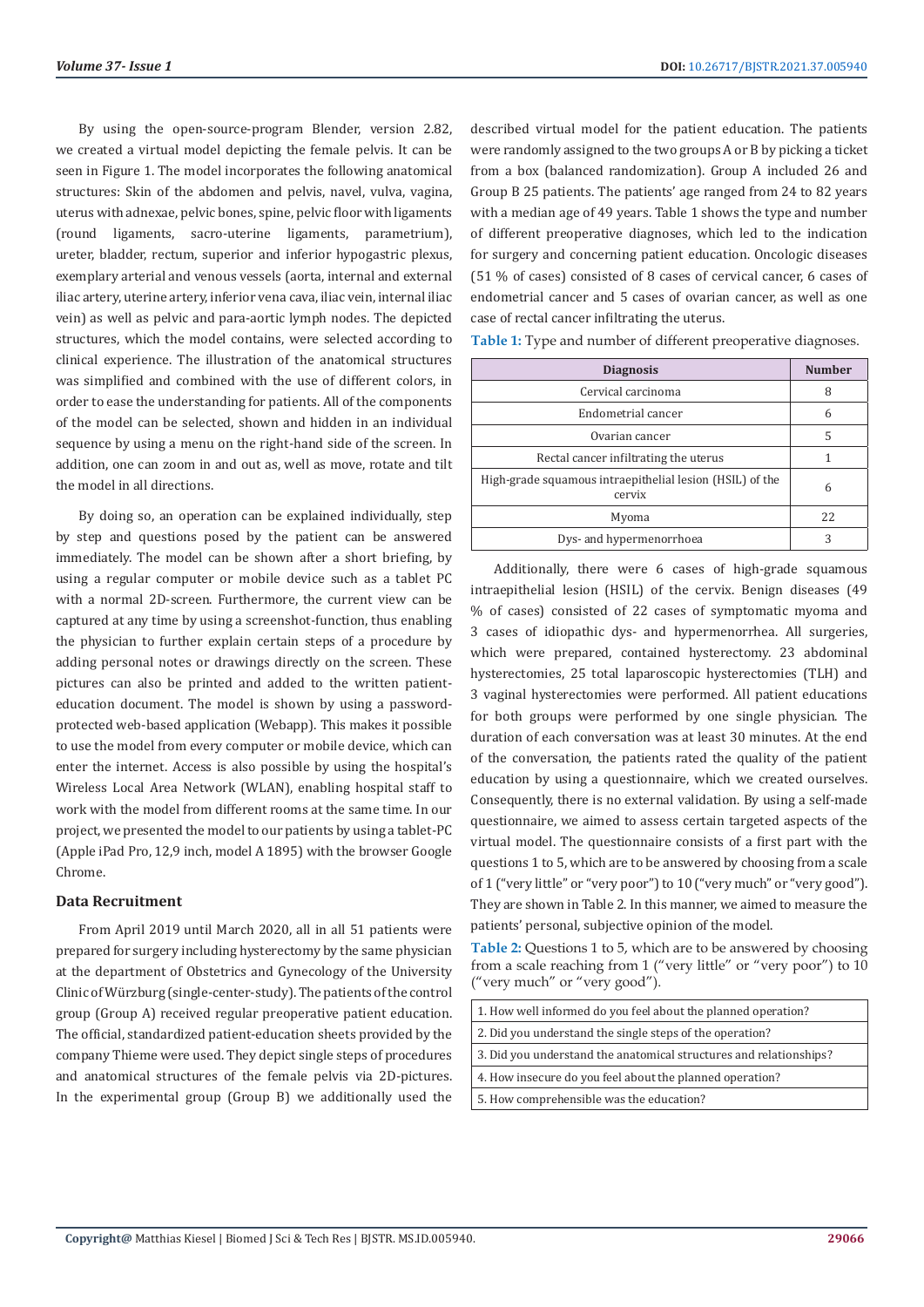Questions 1 to 10 are similar between Group A and Group B. The second part of the questionnaire consists of questions 6 to 10 and offers open questions to the patients, which they answer by using their own words and formulations. This was supposed to objectively assess how much the patients had really understood and remembered from the patient education. Questions 6 to 10 are shown in Table 3, together with notes to the assessment of the answers. The questionnaires of the patients of Group B, who received the 3D-model of the female pelvis for patient education, additionally contained targeted questions towards the 3D-model. These questions were answered by also choosing from a scale of 1 ("very little" or "very poor") to 10 ("very much" or "very good"). They can be seen in Table 4.

**Table 3:** Open questions to be answered by the patient's from Group A and B using their own words and formulations.

6. For which reason(s) will the planned operation be performed? (This question was rated as correctly answered, if the patient stated the diagnosis correctly. We accepted regular German terms (as well as Latin technical terms). Mistakes in spelling were accepted.)

7. Which organs / structures will be removed during the planned operation? (For answering this question, the patients had to name varying amounts of structures, depending on the kind of planned procedure. Stating the uterus as organ to be removed was obligatory. If the diagnosis was a benign disease, the fallopian tubes also had to be named in order to correctly answer the question. In case of more complex surgery, e.g. treatment of ovarian cancer, the question was rated as correctly answered, if the patient stated at least three correct structures including the uterus. The answer was immediately rated as wrong, if one incorrect structure was named.).

8. Through which access path will your uterus be removed? (This question aimed at the differences between laparotomic, laparoscopic and vaginal hysterectomy. If a patient undergoing TLH without morcellement wrote that her vagina was the access path, through which the uterus was removed, the question was rated as correct.).

9. Which risks does the planned operation have? (The patient's answer was seen as correct, if at least three different correct risks were stated.).

10. Please name or describe neighboring organs / structures close to the uterus. (In our eyes, patients correctly answered this question, if they enumerated at least three correct pelvic structures / organs.).

**Table 4:** Questions for the patients of Group B, rating the 3D-model. These questions were to be answered by choosing from a scale reaching from 1 ("very little" or "very poor") to 10 ("very much" or "very good").

| 11. How helpful was the 3D-model for your understanding of the anatomy |
|------------------------------------------------------------------------|
| and the planned operation?                                             |

12. Would you recommend the use of 3D-models for patient education?

13. Would you approve of a real 3D-model, e.g. made out of plastic, for patient education?

14. Would you approve of an individualized model, showing your personal medical condition, which shall be treated?

15. Was the interactive step-by-step presentation with the 3D-model helpful for your understanding of the planned procedure and the concerning anatomy?

# **Ethical Standards**

The participation in this study was voluntary. All patients signed a declaration of consent, that the data of the questionnaires was allowed to be collected for scientific purposes. After the patient education and subsequent completion of their questionnaire, patients of Group A were allowed to see the 3D-model as well, if they wished to do so, in order to prevent any disadvantage for them. Patients were allowed to bring along relatives for the patient education, if they wanted to. A certificate of non-objection was obtained from the Ethics Committee for the University of Würzburg from 11.04.2019 (application number: 2019030701). The model is privately owned by the corresponding author with copyright claims.

#### **Statistics**

For evaluation of the data we used Microsoft Excel for Mac, version 16.16.21 and IBM SPSS Statistics version 24 and 25. The Mann-Whitney-U-Test was used for testing the metric variables (choosing on a scale from 1 to 10 points) of questions 1 to 5 between Group A and B for significance. Fisher's exact test was used for testing the answers to the dichotomous questions 6 to 10 (right or wrong) between Group A and B for significance. The two named tests were used, as there was no normal distribution of the data. The level of significance was set at 5 %. The symbol \* indicates significant differences.

#### **Results**

#### **Subjective Rating of the Patient Education**

Patients assigned to Group B, who received patient education together with the described 3D-model of the female pelvis, rated the quality of the patient education higher than the patients from Group A, who received a regular patient education without the model. The results are summarized in Figure 2, which displays the differences in the median answers to the questions 1 to 5 between Group A and B. These questions refer to the feeling of quality of the patient education (question 1), the subjective understanding of the steps of the surgery (question 2) and the anatomical relations (question 3), the patient's insecurity (question 4) and the perceived comprehensibility for the patient education (question 5). For these parameters, we found that patients from Group B rated the quality of the patient education higher than those from Group A. Except for question 4 ( $p = 0.286$ ), the differences in question 1 ( $p = 0.024$ ), 2 ( $p$  $= 0.004$ ), 3 (p < 0.001) and 5 (p = 0.007) are statistically significant.

#### **Objectively Transferred Knowledge**

The questions 6-10 aim especially at the patient's understanding of the planned operation and the corresponding anatomy. Results are summarized in Figure 3. All questions in section 6-10 were answered correctly more often by Group B. These differences were not statistically significant (question 6:  $p = 0.67$ , question 7:  $p =$ 1,0, question 8:  $p = 0.11$ , question 9:  $p = 1.0$ , question 10  $p = 0.05$ ). Yet, concerning question 10 (Please name or describe neighboring organs / structures close to the uterus.) a tendency can be seen with  $p = 0.05$ .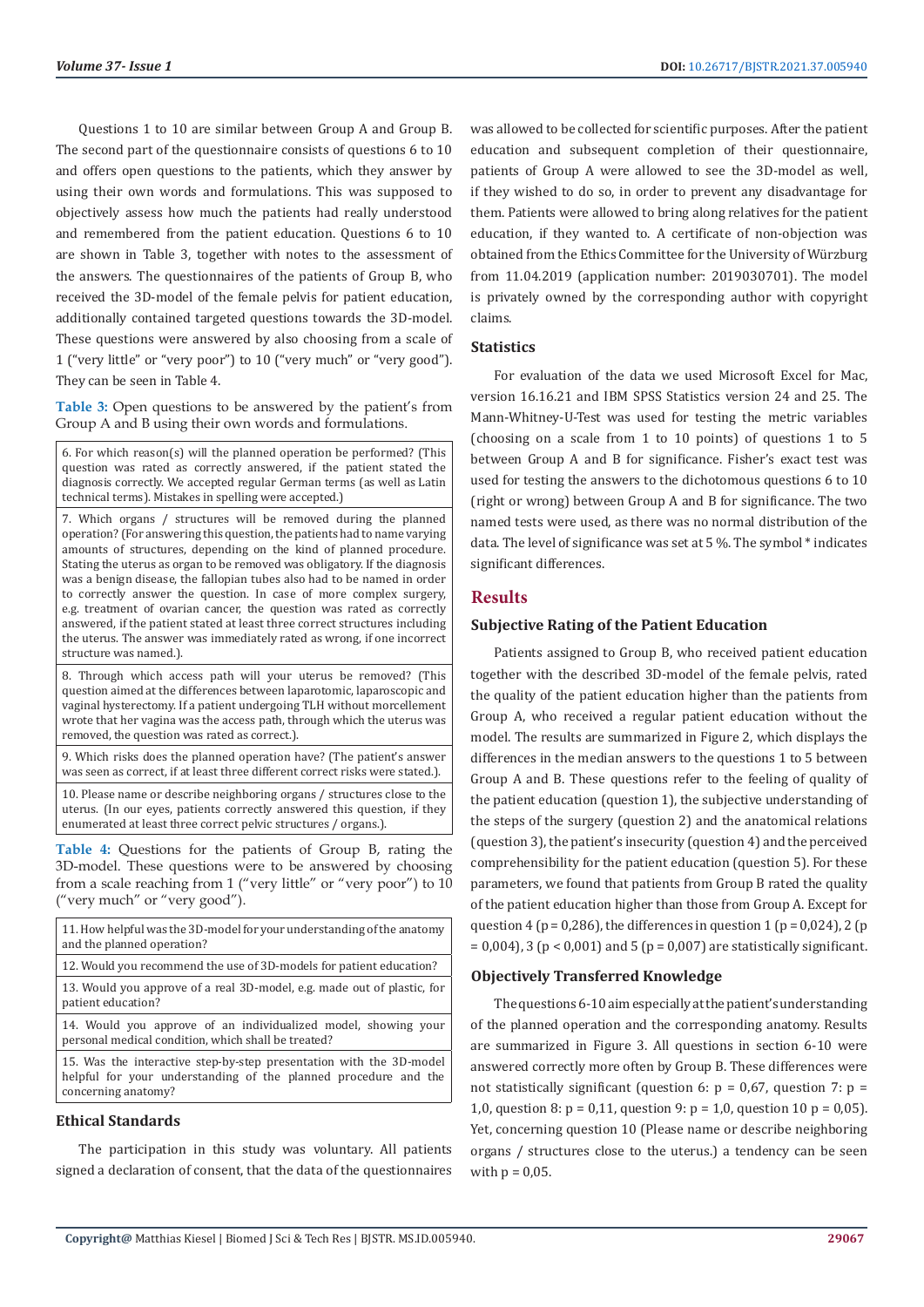

**Figure 2:** Subjective assessment of the patient education.

Depiction of the assessment of the patient education, comparing Group A ( $N = 26$ , no 3D-model) with Group B ( $N = 25$ , 3D-model of the female pelvis for patient education).

The questions 1 to 5 are to be answered by choosing from a scale reaching from 1 ("very little" or "very poor") to 10 ("very much" or "very good"). The level of significance was set at 5 %. The symbol \* indicates significant differences. Mann-Whitney-U-Test.

1) Average of the points for question 1: Group A:  $9,46$ , Group B:  $9,88$ , (p =  $0,024^*$ )

2) Average of the points for question 2: Group A:  $9,12$ , Group B:  $9,80$ , (p =  $0,004^*$ )

3) Average of the points for question 3: Group A: 8,08, Group B: 9,80, (p < 0,001\*)

4) Average of the points for question 4: Group A:  $4,96$ , Group B:  $4,04$ , (p = 0,286)

5) Average of the points for question 5: Group A:  $9,04$ , Group B:  $9,84$ , (p =  $0,007$ <sup>\*</sup>).



**Figure 3:** Correctly answered questions to the patient education Percentage of the correctly answered questions 6 to 10. Group A ( $N = 26$ ), Group B ( $N = 25$ ).

These open questions were answered by the patients using their own wording. The answers were then assessed as right or wrong (dichotomous questions). Fisher's exact test was used.

6) Percentage of correct answers for question 6: Group A:  $84,6\%$ , Group B:  $92,0\%$ , (p =  $0,67$ ).

7) Percentage of correct answers for question 7: Group A:  $73,1\%$ , Group B:  $76,0\%$ , (p = 1,0).

8) Percentage of correct answers for question 8: Group A:  $84,6\%$ , Group B:  $100,0\%$ , (p = 0,11).

9) Percentage of correct answers for question 9: Group A:  $42.3\%$ , Group B:  $44.0\%$ , (p = 1.0).

10) Percentage of correct answers for question 10: Group A:  $38,5%$ , Group B:  $68,0%$ , (p = 0,05).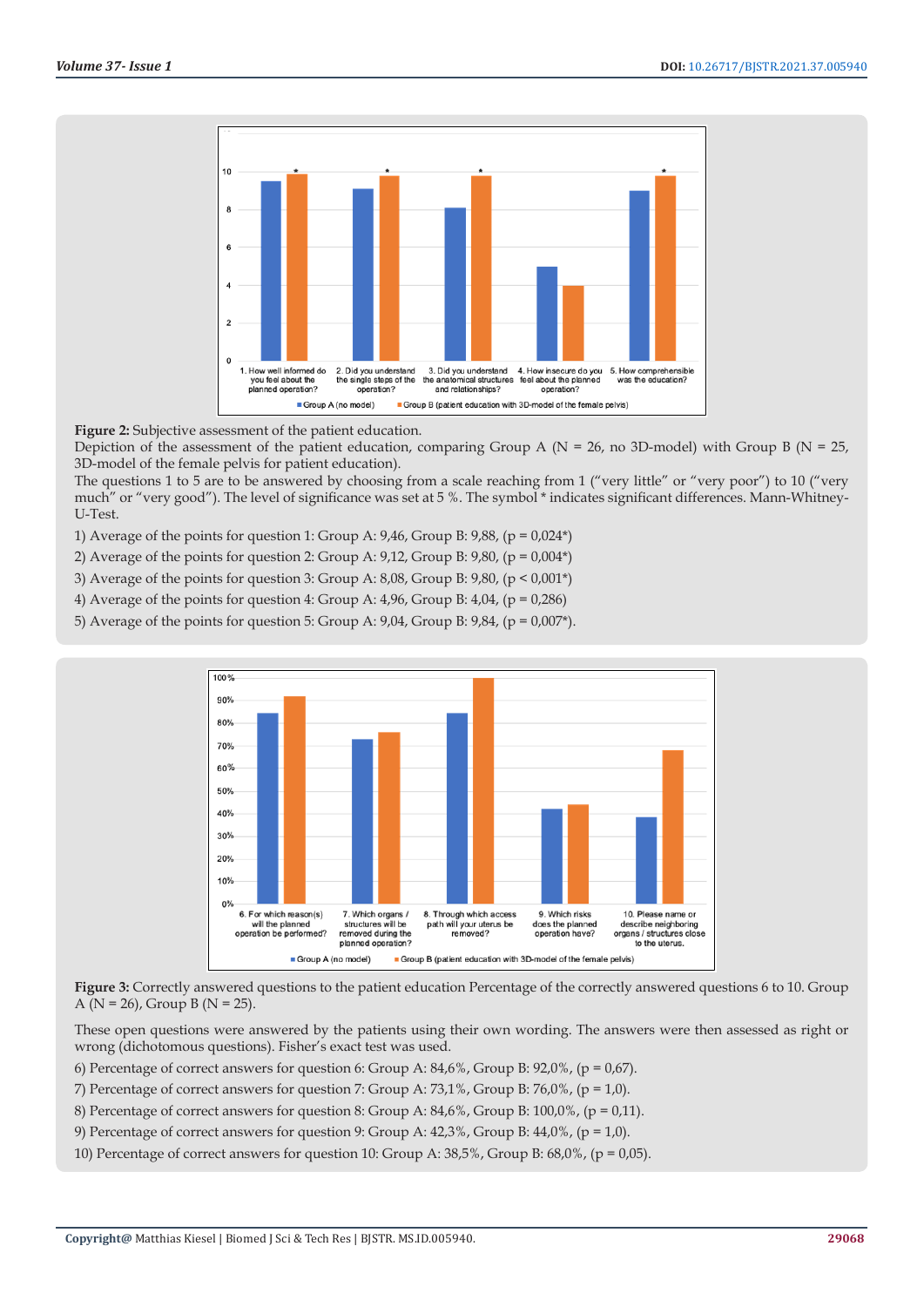#### **Specific Rating of the 3D-Model**

Finally, the patients' evaluation of the 3D-model by Group B was analyzed (Figure 4). The average rating of question 11 (How helpful was the 3D model for your understanding of the anatomy and the planned operation?) was 9,9 of 10 possible points. On average, the patients from Group B rated question 12 (Would you recommend the use of 3D-models for patient education?) with 9,6 points. In addition, question 13 (Would you approve of a real 3D-model, e.g.

made out of plastic, for patient education?) was answered with an average of 5,8 points. Moreover, patients rated question 14 (Would you approve of an individualized model, showing your personal medical condition, which shall be treated?) with an average of 8,1 points. Furthermore, patients rated question number 15 (Was the interactive step-by-step presentation with the 3D-model helpful for your understanding of the planned procedure and the concerning anatomy?) with 9,9 points.



**Figure 4:** Evaluation of the 3D-model.

Percentages of the patient's evaluations of the 3D-model by Group B ( $N = 25$ ). The possible rating ranges from 1 ("very little" or "very poor") to 10 ("very much" or "very good).

# **Discussion**

The results of this study show the successful use of a virtual, simplified interactive model for patient education of women undergoing pelvic surgery including hysterectomy. According to our knowledge, this is the first time such a study has been conducted for gynecological patients. The successful use of the model is indicated by questions 1 to 5. They all show that patients from group B gave better ratings for the patient education than patients from Group A. In addition, questions 6 to 10, which were to be answered by the patients using their own words, revealed more correct answers in Group B than in Group A. Our findings, that patients approve of a visualization of the concerning anatomy during patient education, equals the findings from Baek, et al. und Sayed Aluwee, et al.. However, the named authors used individualized, physical models. Additionally, these studies show relatively small case numbers  $(N = 5$  and  $N = 1$ ), which can be explained with the resourceintensive production of such "hardware"-models [12,13]. Schmitt, et al. present larger case numbers with  $N = 25$  in both control- and experimental group, but the data was generated for urological

diseases and procedures, again using 3D- printed, individualized models [22]. The results from Schmitt, et al. nevertheless align with our findings and indicate that visualization is beneficial for patients during patient education.

Questions 1 to 5 display that patients in Group B feel better educated than patients in Group A, who had no 3D-model for their patient education. These subjectively answered questions focused on the feeling of quality of the patient education (question 1), the subjective understanding of the steps of the surgery (question 2) and the anatomical relations (question 3), the patient's insecurity (question 4), as well as the comprehensibility for the patient education (question 5). These differences between Group A and B were statistically significant for questions 1, 2, 3 and 5. Concerning question 4 (How insecure do you feel about the planned operation?) the difference to Group A was not statistically significant. This could show, that the explaining physician emphasized the possible risks of the concerning procedure equally thorough in both groups, not biasing on purpose. The descriptive differences between Group A and B for questions 1 to 5 were mostly little. This could again be an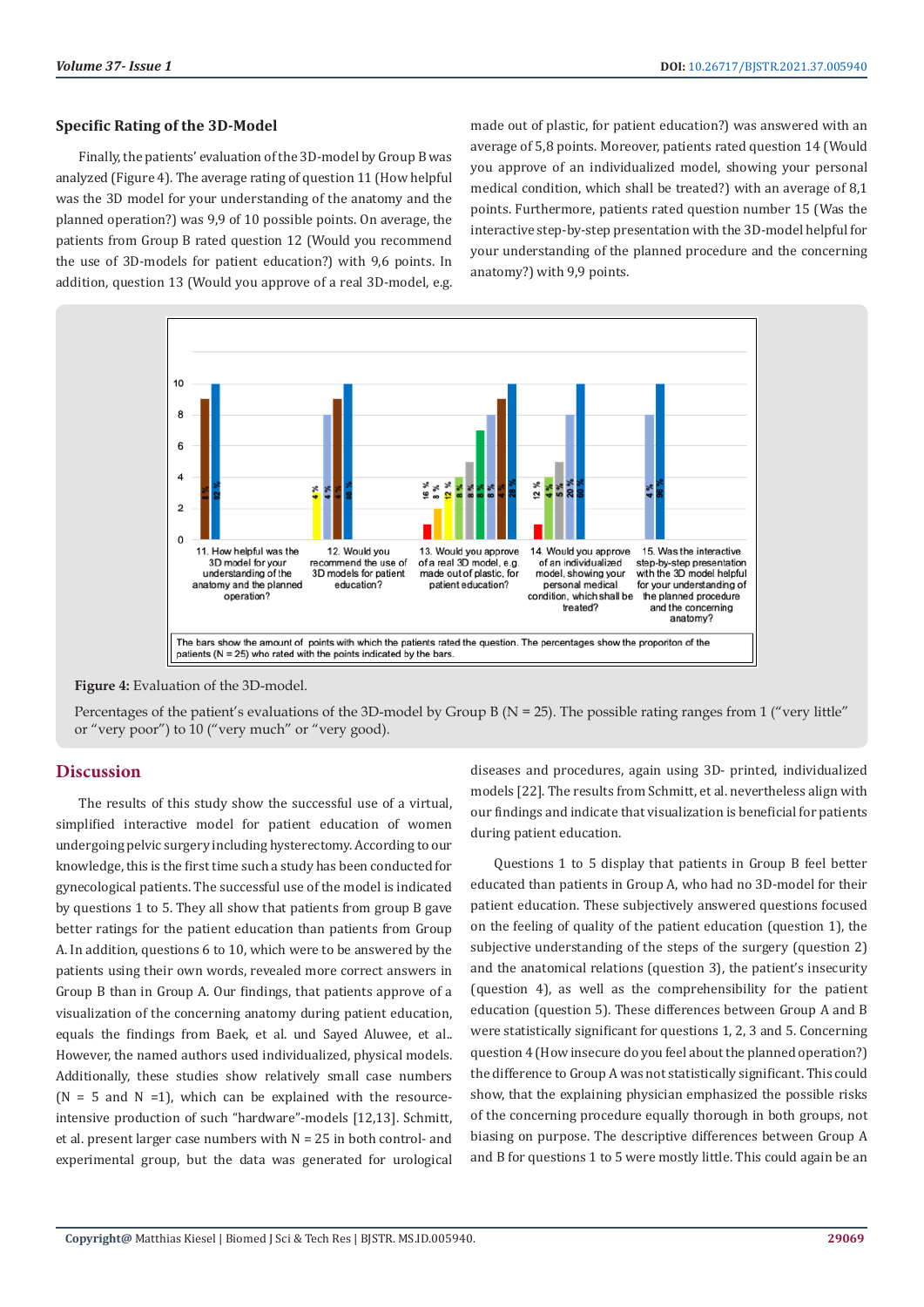indication that both groups were informed well during the patient education and that a deliberate bias from the explaining physician is unlikely. In addition, this could also highlight the importance of a thorough and sensitive conversation itself for patient education, making the chosen method (pen and paper versus 3D-model) non-crucial. Nevertheless, our findings indicate that the use of a 3D-model can improve the patient's comprehension and satisfaction.

On average, Group B gave more correct answers to each of the single questions in question group 6-10, than Group A. With these questions we wanted to determine if there was an objectively improved patient education in Group B, since they asked the patients to actively reproduce the information. From a descriptive point of view these differences were considerable, raging up 29,5 % in question 10 ("Please name or describe neighboring organs / structures close to the uterus."). Yet, the differences in questions 6-10 between Group A and B were not statistically significant. Nevertheless, with  $p = 0.05$  for question 10, a tendency can be seen, favoring the 3D-model. Thus, taking into account the small case number of 26 patients for Group A and 25 patients for Group B, further research with a greater amount of patients is needed, in order to receive more clear findings whether an objectively demonstrable increase of transferred knowledge is possible via the described virtual model.

The patients in Group B approved of the virtual model (see questions 11, 12 and 15). Additionally, they expressed interest into further development such as an individualized model illustrating certain diseases (see question 14). This need should be met in future studies. Question 13 (Would you approve of a real 3D-model, e.g. made out of plastic, for patient education?) with an average rating of 5,8 on a scale from 1 to 10, shows a certain skepticism from some patients and poses in interesting contrast to the stated data above. Looking at the results more closely, one can see that on the one hand 36 % rated this question with 1 to 3 points, showing disapproval. On the other hand 40 % of the patients would like such a physical model, as they rated with 7 to 10 points. Combining the findings of questions 13 and 14, we expect a real, physical model of the female pelvis, being able to show different gynecologic diseases to be promising for patient educations. This should be further evaluated in future research projects. A possible factor of bias in our study could be the heterogenity of the patient-group, as well as the types of surgery. The variation reached from abdominal to laparoscopic and vaginal hysterectomy, due to benign, as well as oncological diseases. We must assume that patients with a malignant disease suffered from greater anxiety and possibly less concentration during patient education than patients with benign diseases. The small case number with  $N = 26$  for Group A and  $N =$ 25 for Group B must be seen as a relativizing factor of our study.

Lastly, a subjectively well informed patient is more likely to be satisfied with the ongoing procedures she experiences during her stay at the hospital, especially as the patient education often is one of the "first impressions" the patient receives from the hospital and its team. In addition to the demand for Shared Decision Making and Informed Consent, this should also be taken into account from a legal point of view.

# **Conclusion**

Our data shows that a self-made, simplified, virtual and interactive 3D-model of the female pelvis can be of help for patient education, confirming our hypothesis. Further research, including larger case numbers, also as multi-center-studies, ought to be added. In addition to evaluating the patients' opinion directly after the patient education with the model, it would be of interest to evaluate the patients' overall satisfaction with the experienced treatment after having left the hospital. Adding to this, it should be evaluated how physicians using the model for their patient educations, rate the model themselves from a medical user point of view. Moreover, the patients' claim for an individualized virtual model should be met, as well as further evaluating the patients' skepticism concerning a real 3D-model, e.g. made out of plastic. We expect a real, physical model of the female pelvis, being able to show different gynecologic diseases, to be promising for patient educations. This should be further evaluated in future research projects.

# **Conflicts of Interest**

The authors declare that they have no competing interests

# **Acknowledgment**

Special thanks goes to PD Dr. med. Dr. med. dent. Klaus-Kristian Würzler for his help concerning IT-support.

#### **References**

- 1. [de Mik SML, FE Stubenrouch, R Balm, DT Ubbink \(2018\) Systematic](https://pubmed.ncbi.nlm.nih.gov/30357815/) [review of shared decision-making in surgery. Br J Surg 105\(13\): 1721-](https://pubmed.ncbi.nlm.nih.gov/30357815/) [1730.](https://pubmed.ncbi.nlm.nih.gov/30357815/)
- 2. [Ubbink DT, MG Hageman, DA Legemate \(2015\) Shared Decision-Making](https://pubmed.ncbi.nlm.nih.gov/26054988/) [in Surgery. Surg Technol Int 26: 31-36.](https://pubmed.ncbi.nlm.nih.gov/26054988/)
- 3. [Hester N, CL Pang, A Cho, R Kasivisvanathan, M Gooneratne \(2019\)](https://pubmed.ncbi.nlm.nih.gov/30951408/) [Shared perioperative decision making: a shift in the doctor-patient](https://pubmed.ncbi.nlm.nih.gov/30951408/) [paradigm. Br J Hosp Med \(Lond\) 80\(4\): 216-219.](https://pubmed.ncbi.nlm.nih.gov/30951408/)
- 4. [De Oliveira GS, M Errea, J Bialek, MC Kendall, RJ McCarthy \(2018\) The](https://pubmed.ncbi.nlm.nih.gov/30541541/) [impact of health literacy on shared decision making before elective](https://pubmed.ncbi.nlm.nih.gov/30541541/) [surgery: a propensity matched case control analysis. BMC Health Serv](https://pubmed.ncbi.nlm.nih.gov/30541541/) [Res 18\(1\): 958.](https://pubmed.ncbi.nlm.nih.gov/30541541/)
- 5. [Page AE \(2015\) Safety in surgery: the role of shared decision-making.](https://pubmed.ncbi.nlm.nih.gov/26034507/) [Patient Saf Surg 9: 24.](https://pubmed.ncbi.nlm.nih.gov/26034507/)
- 6. [Ogburn T \(2014\) Shared decision making and Informed Consent for](https://pubmed.ncbi.nlm.nih.gov/24145363/) [hysterectomy. Clin Obstet Gynecol 57\(1\): 3-13.](https://pubmed.ncbi.nlm.nih.gov/24145363/)